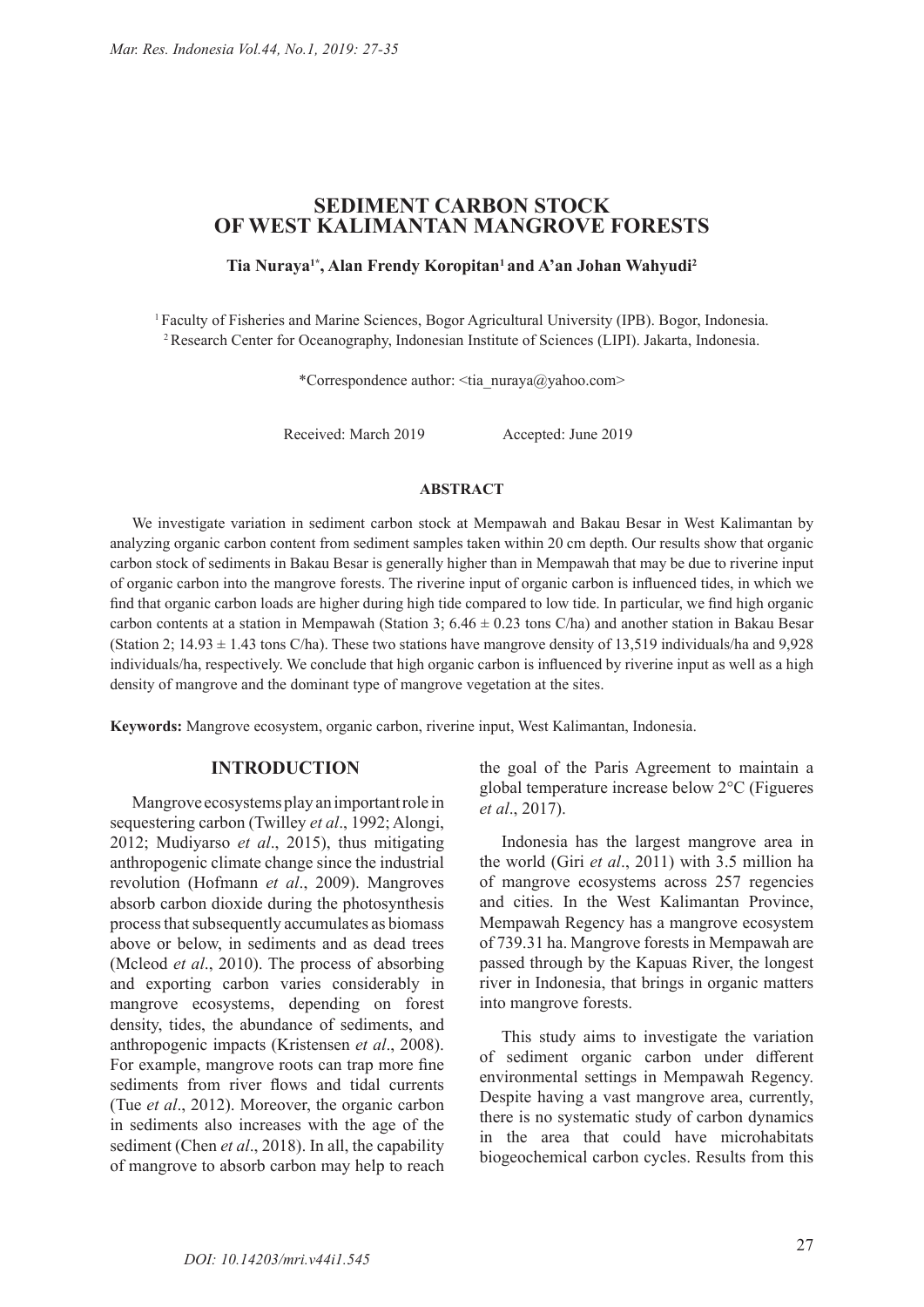study could enhance our knowledge of the role of mangrove ecosystems to sequester carbon. Further, the knowledge could benefit the local governments for mangrove forest management and encourage public awareness of mangrove conservation.

# **MATERIALS AND METHODS**

# **Study Sites**

Field sampling was conducted on September 2018 at two locations in Mempawah Regency (0°44'N-0°00.4'S, 108°24'-109°21.5'E), which are Mempawah and Bakau Besar (Figure 1). The Mempawah site has three sampling stations, and Bakau Besar has four sampling stations. Geographically, Mempawah Regency is bordered by the Natuna Sea in the west, the Landak Regency in the east, the Bengkayang Regency in the north and the Kubu Raya Regency in the south.

Mempawah and Bakau Besar have different environmental settings. Mangrove forests in Mempawah are connected by a canal. As for the Bakau Besar, there is a river connected to the Kapuas River, that may become one of the sources of the organic material input to mangrove forests. The area of mangrove that has become a conservation area in Mempawah and Bakau Besar is 4 ha and 5 ha, respectively.

Sample analysis was carried out at Biogeochemical Laboratory and Geological Laboratory at Research Center for Oceanography-LIPI in Ancol and Plant Ecology Laboratory at Research Center for Biology-LIPI in Cibinong in October 2018.

# **Water Sampling & Hydrological Data**

Water samples  $($   $\sim$  1000 ml) were taken during high and low tide to analyze total suspended solids (TSS) and total organic carbon (Banse *et al*., 1963; Strickland and Parson, 1968). Water samples were filtered using a vacuum pump and GF/F Ø 47 mm filter. The filtrate obtained from the filter was wrapped using aluminum foil, packed using plastic clips, and then put into a cooler box at 4ºC during transport to the laboratory.

We collected data on tide using tidal forecasting data from the Bali tides application on September 30 (high tide at 5:30 pm and low tide at 11:30 am) and October 1 (high tide at 8:00 am and low tide at 1:30 pm), current using the



**Figure 1.** Study sites showing sampling stations in Mempawah and Bakau Besar.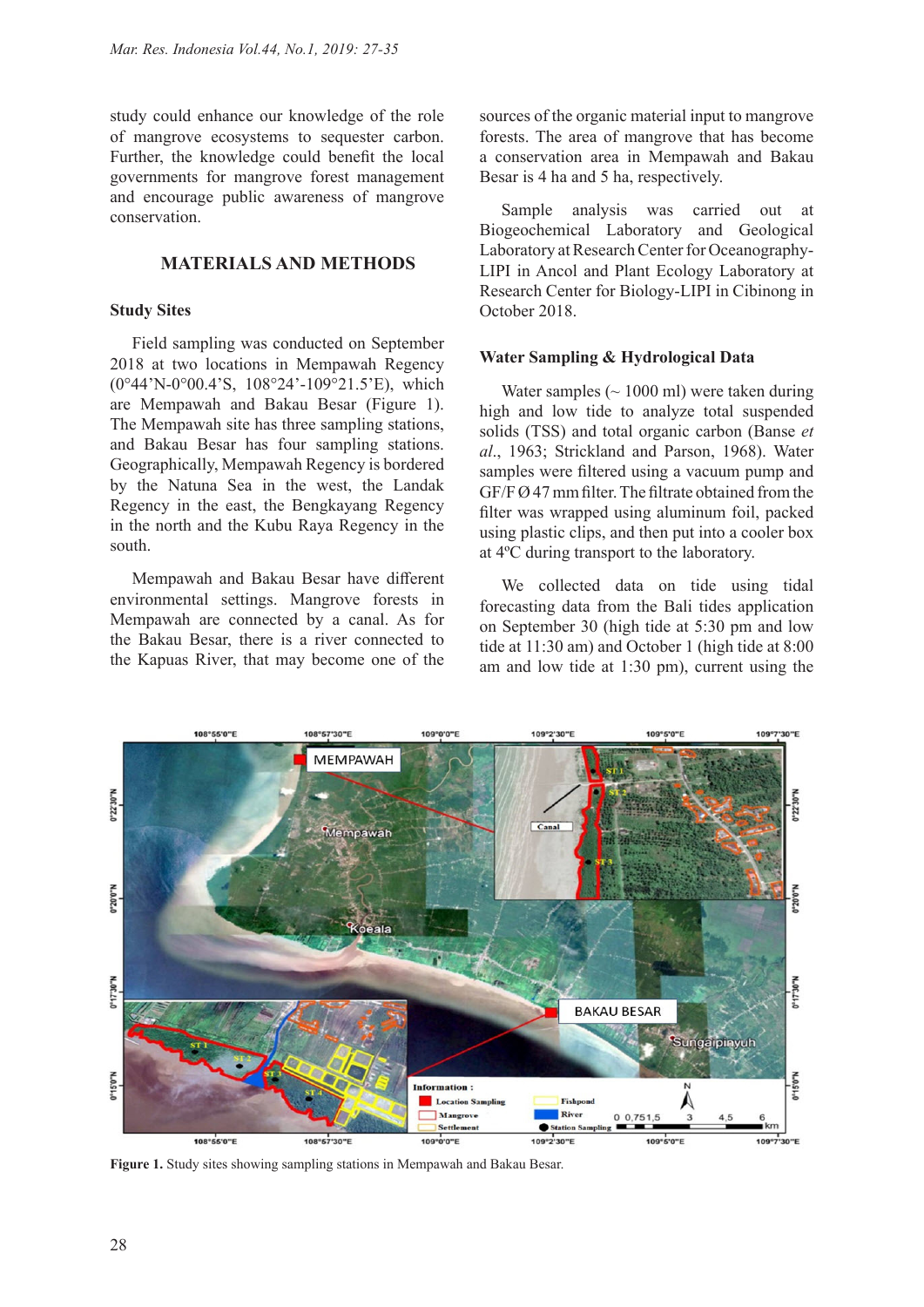current kite method, and calculated discharge (Q) of the river or canal following:

$$
Q = current x cross sectional area
$$
 Eq.1

where current is in m/s, and cross-sectional area  $(m<sup>2</sup>)$  is the product of depth  $(m)$  and width  $(m)$  of the river or canal.

#### **Mangrove Density & Sediment Sampling**

We measured mangrove density using circular plot transects where measurements were made at a radius of 7 m and 2 m with an area of  $A = 153.9$  $m<sup>2</sup>$  and A = 12.6 m<sup>2</sup>. Measurement at the radius of 7 m was for trees that have the diameter at breast height (DBH)  $> 5$  cm, while the radius 2 m for trees that have DBH < 5 cm (Kauffman and Donato, 2012). DBH measurements were carried out on each tree that has a height of more than 130 cm. Mangrove density (individuals/ha) as the following:

$$
density = \frac{number\ of\ trees}{sample\ plot\ area} \qquad \qquad Eq.2
$$

Surface sediment samples were taken within the top 20 cm using polyvinyl chloride (PVC) pipes in the middle of the transect. The sediment samples were wrapped using aluminum foil and plastic and stored in a cooler box at 4ºC during transport to the laboratory to minimize microbial activity. Each sediment sample was analyzed for organic carbon and grain size.

#### **Total Suspended Solids and Total Carbon**

We follow the loss on ignition (LOI) method of Helrich (1990) that consists of TSS, total organic matter (TOM), and total organic carbon (TOC) measurements.

For analyzing TSS (mg/L), samples were dried in an oven at 60ºC for 3 hours, weighted using an analytical balance, and estimated following the equation:

$$
TSS = (B - A) x \frac{1000}{volume \ of \ sample (\mu L)} \qquad Eq.3
$$

where A is the weight of blank glass filter (mg), and B is the total weight of glass filter and the filtrate (mg).

The dried TSS sample was furnaced at 450ºC for 4 hours to estimate TOM following the equation:

$$
TOM = \frac{[(b-a)-(c-a)]}{b-a} \times 100\% \qquad \text{Eq.4}
$$

where

 $a$  = weight of a cup

 $b = weight of a cup + sample$ 

 $c =$  weight of a cup + dust/remain.

TOC was calculated following the equation:

$$
TOC = \frac{TOM}{1.724} \qquad \qquad Eq.5
$$

where 1.724 is the constant value of organic matter total carbon.

The calculation of a total load of organic carbon  $(g/s)$  is:

$$
load = concentration x \, debit \qquad \qquad Eq. 6
$$

where concentration is in  $g/ml$  and debit in  $m^3/s$ .

#### **Sediment Organic Carbon**

Sediment samples were analyzed for carbon and nitrogen concentrations via the combustion method using a CHN analyzer (Kristensen, 1987). Bulk density (BD, in  $g/m<sup>3</sup>$ ) was calculated from dried samples (Kauffman and Donato, 2012):

$$
BD = \frac{dry\ weight\ of\ sample}{volume\ of\ sample}
$$
 Eq.7

We calculate the C/N ratio to understand sources of organic carbon contained in sediments. Previous works showed that the C/N ratio of less than 8 indicates that the source of organic material comes from the sea, while the C/N ratio of more of 12 indicates the riverine source of organic matter (Meyers, 2003; Xue *et al*., 2009). The calculation of sediment TOC followed the equation by Poeplau *et al*. (2017):

$$
TOC = BD \times depth \times \% C
$$
 Eq.8

## **Grain Size and Sediment Type**

For grain size (sand, silt, and clay) analysis, sediment samples were dried in an oven at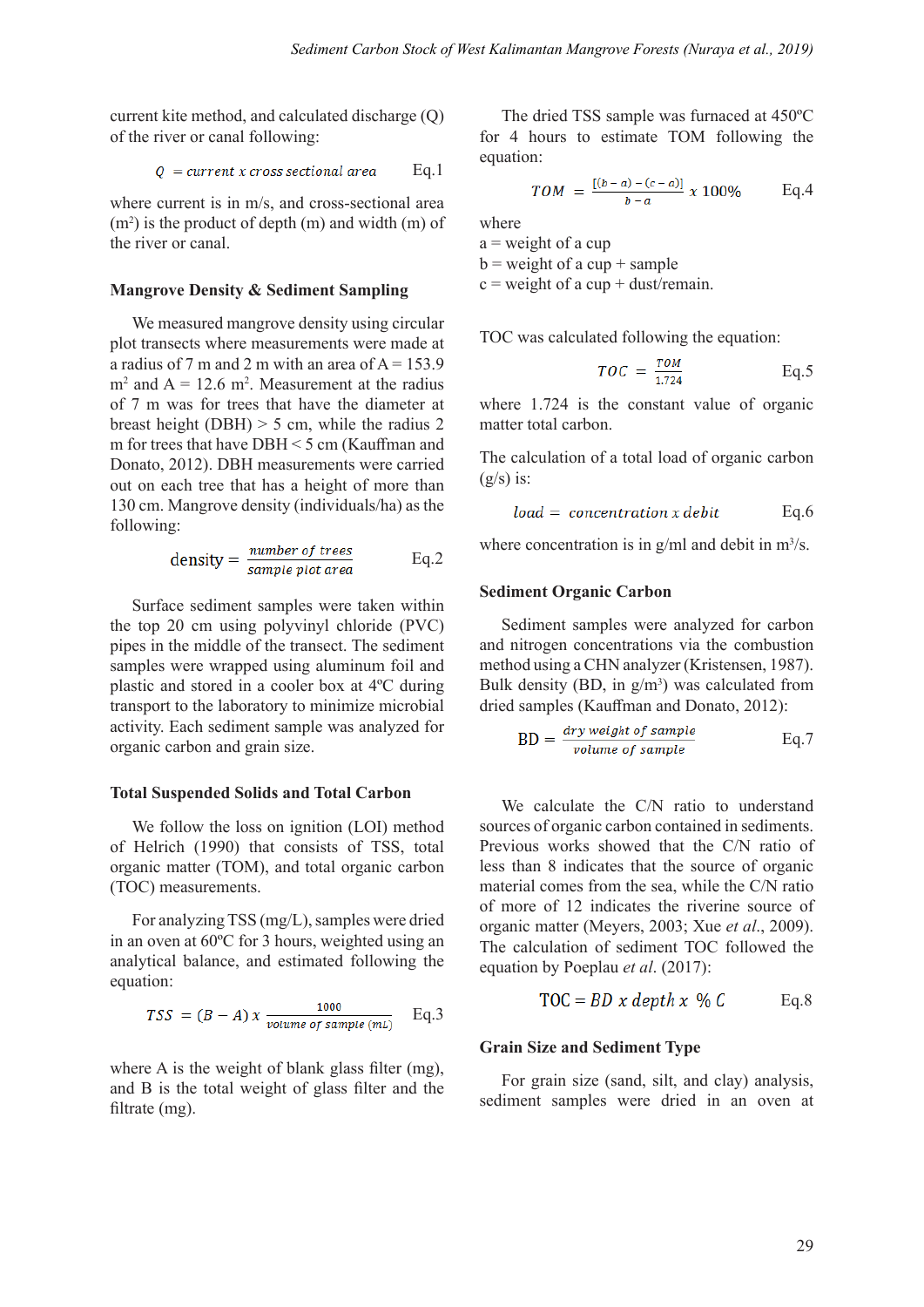100°C, sieved using multi-level filters (2, 0.5, 0.125 and 0.063 mm), and weighted. For smaller grain sizes, we used the pipette method where samples measuring 0.063 mm were put into a 1 L measuring cup, stirred until homogeneous, then the pipetting process was carried out with the specified pipette distance and time (McIntyre and Holme, 1984). Organic matter was previously removed using  $H_2O_2$ . The results are reported using the Wentworth's classification.

#### **RESULTS**

#### **Organic Carbon in Sediment and Water**

We find higher organic carbon stock in sediments from Bakau Besar compared to Mempawah (Figure 2). In Mempawah, the highest organic carbon stock is at station 3 with a value of  $6.46 \pm 0.23$  tons C/ha, followed by station 2  $(5.65 \pm 0.29 \text{ tons C/ha})$  and station 1  $(5.64 \pm 0.45$ tons C/ha). The highest organic carbon stock in Bakau Besar location occurs at station 2 (14.93  $\pm$  1.43 tons C/ha) and is the lowest at station 3  $(7.61 \pm 0.20$  tons C/ha), whereas stations 1 and 4 have organic carbon stocks at  $11.77 \pm 3.08$  tons C/ha and  $11.95 \pm 0.09$  tons C/ha, respectively. The carbon stock values correspond to the C/N ratios (Figure 3) with a maximum C/N ratio of 13.685 at station 2.

The total organic carbon load is higher in the river than the canal, with the higher load during high tide (Figure 4).

#### **Sediment Types**

Mempawah sediments consist of clay, silt, and very fine sand, whereas Bakau Besar sediments consist of clay, silt, very fine sand, fine sand, and medium sand (Figure 5). Silt (grain size of 0.004- 0.063 mm) is the dominant sediment type in both Mempawah and Bakau Besar, followed by clay. The percentage of silt at Mempawah is about 70% in all stations, followed by clay at about 20%. In Bakau Besar, station 4 has the highest percentage of silt (71%) while the percentages are 64% (station 1),  $65\%$  (station, 2), and  $58\%$  (station 3). Whereas clay has an average percentage of around 25% at all stations in Bakau Besar. Fine sediment is about 3% in Bakau Besar.



**Figure 2.** Organic carbon stock of Mempawah (MPW) and Bakau Besar (BBL) sediments.



**Figure 3.** C/N ratio of Bakau Besar sediments.



**Figure 4.** Load of total organic carbon during high and low tide in river and canal.

#### **Mangrove Community Structure**

The types of mangrove present in the study sites, density, and DBH are shown in Table 1.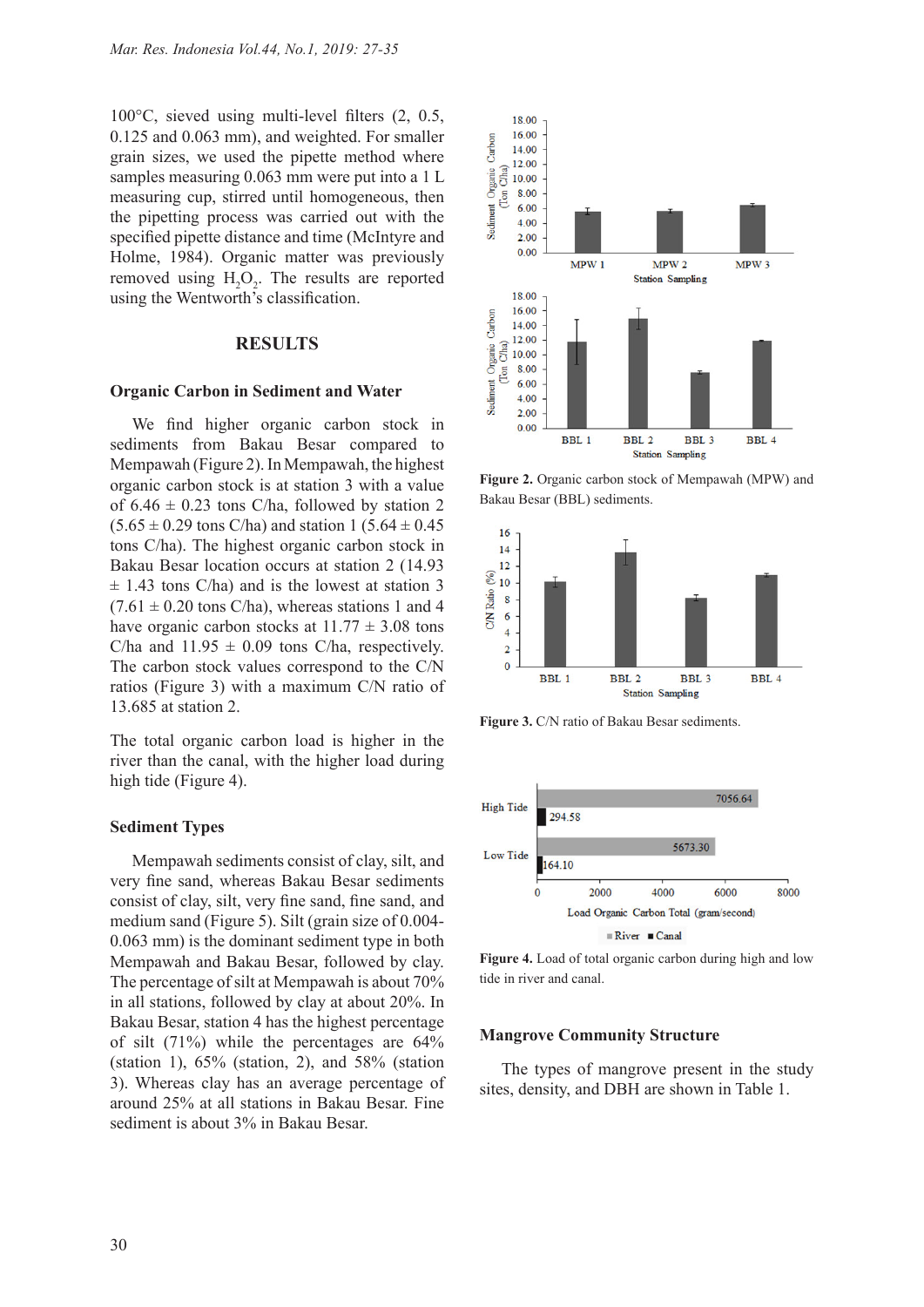

**Figure 5.** Percentage of grain size in Mempawah (top) and Bakau Besar (bottom).

|                               | <b>Study Sites</b>           |                              |                          |                          |                          |                          |                          |
|-------------------------------|------------------------------|------------------------------|--------------------------|--------------------------|--------------------------|--------------------------|--------------------------|
| <b>Tree Structure</b>         | <b>MPW</b>                   |                              |                          | <b>BBL</b>               |                          |                          |                          |
| <b>Mangrove Species</b>       | ST1                          | ST <sub>2</sub>              | ST3                      | ST1                      | ST <sub>2</sub>          | ST3                      | ST <sub>4</sub>          |
| Avicennia aureum              | 9,538                        | $\overline{\phantom{a}}$     | 796                      | $\overline{\phantom{a}}$ |                          |                          | ٠                        |
| Avicennia marina              |                              | 10,239                       | 7,149                    | $\overline{\phantom{a}}$ | 130                      | $\overline{\phantom{0}}$ | $\overline{\phantom{a}}$ |
| Rhizophora stylosa            | $\qquad \qquad \blacksquare$ | 796                          | 5,573                    | 796                      | $\overline{\phantom{0}}$ | 3,981                    | 65                       |
| Rrhizophora Mucronata         |                              | $\qquad \qquad \blacksquare$ |                          | 861                      |                          | 130                      | $\qquad \qquad$          |
| Bruguiera cylindrica          |                              | $\qquad \qquad \blacksquare$ | $\overline{\phantom{a}}$ | 650                      | 9733                     | $\overline{a}$           |                          |
| Excoecaria agallacha          |                              | $\qquad \qquad \blacksquare$ | $\overline{\phantom{a}}$ | $\overline{\phantom{a}}$ | 65                       | 1,592                    |                          |
| Avicennia lanata              |                              |                              | $\overline{\phantom{a}}$ | 130                      | $\overline{\phantom{a}}$ | 1,121                    |                          |
| Xylocarpus granium            |                              |                              |                          |                          |                          | 796                      | 6,548                    |
| Total Density (individual/ha) | 9,538                        | 10,935                       | 13,519                   | 2.437                    | 9,928                    | 7,621                    | 6,613                    |
| <b>DBH</b>                    |                              |                              |                          |                          |                          |                          |                          |
| $< 5 \text{ cm}$              | 8,758                        | 10,350                       | 12,739                   | 1,592                    | 8,758                    | 7,166                    | 5,573                    |
| $> 5$ cm                      | 780                          | 585                          | 780                      | 845                      | 1,170                    | 455                      | 1,040                    |

**Table 1.** Mangrove species based on density and DBH (individuals/ha).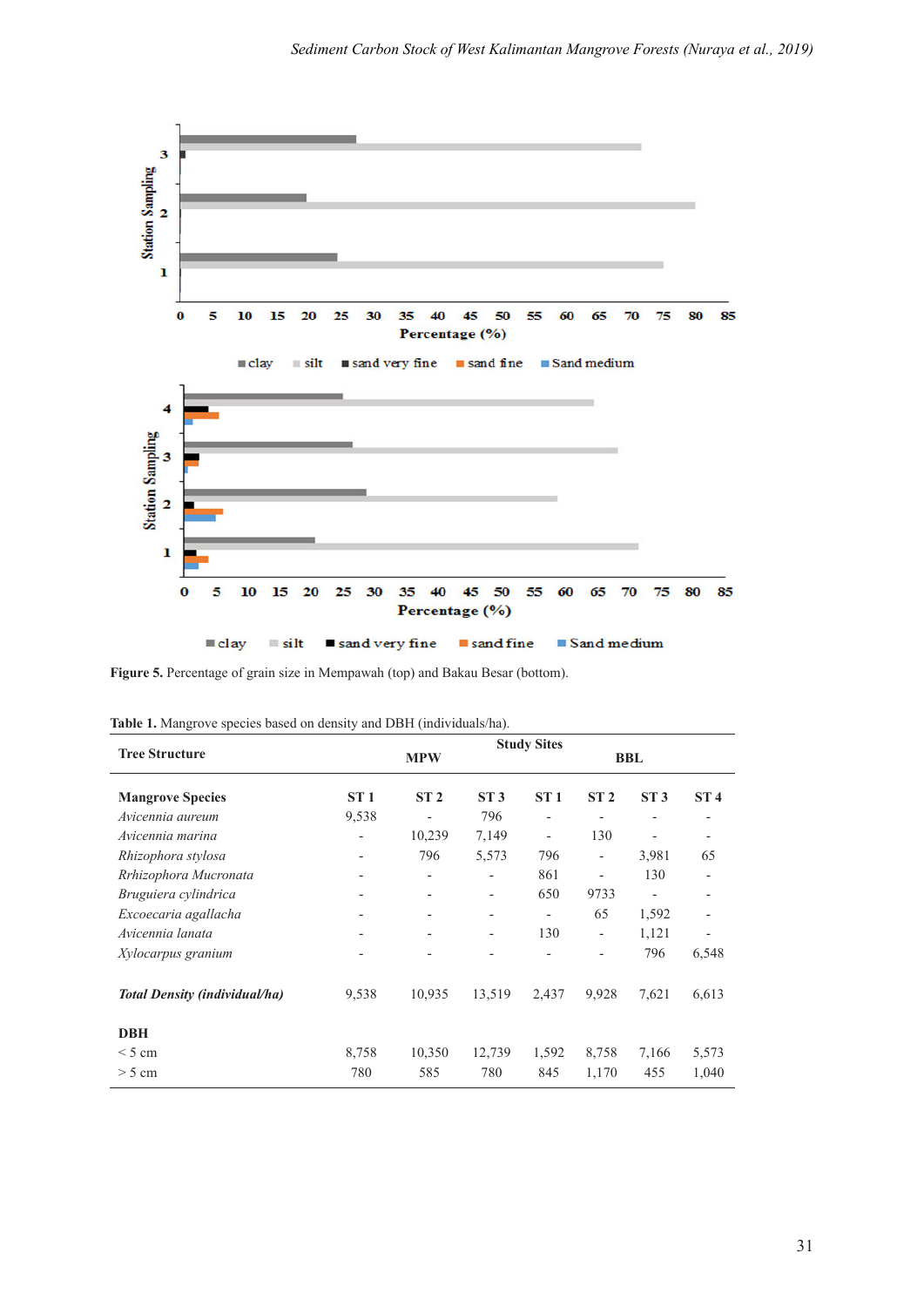*Avicennia* species dominate across sampling sites in Mempawah, while Bakau Besar is dominated by *Bruguiera* at stations 1 and 2, *Rhizophora stylosa* at station 3, and *Xylocarpus* at station 4.

The total density of mangrove is higher in Mempawah ranging from 9,538- 13,519 individuals/ha compared to Bakau Besar with a range of 2,437-9,928 individuals/ha.

The DBH data how that there are more small trees (DBH <5 cm) in Mempawah compared to Bakau Besar.

## **Tides and Discharge Measurements**

Hydrographic data (tides and discharge) are shown in Table 2.

The study site has diurnal tidal cycle) with maximum high tide and minimum low tide occur once a day. Tidal height during high tide was 0.9 m (September 30, 2018) and 1.2 m (October 1, 2018), and correspondingly were 0.6 m and 0.8 m during low tide.

River and canal discharges measured during high and low tides show that the highest discharge in Mempawah's canal occurs during low tide and in Bakau Besar's river during high tide condition.

**Table 2.** Tide and discharge data.

| Location    | Tide (m)            |                    | $(m^3/s)$           | <b>Discharge</b>   |  |  |
|-------------|---------------------|--------------------|---------------------|--------------------|--|--|
|             | High<br><b>Tide</b> | Low<br><b>Tide</b> | High<br><b>Tide</b> | Low<br><b>Tide</b> |  |  |
| Mempawah    | 0.9                 | 0.6                | 0.162               | 0.222              |  |  |
| Bakau Besar | 12                  | 0.8                | 2.116               | 2.110              |  |  |

#### **DISCUSSION**

Higher organic carbon in Bakau Besar compared to Mempawah could be due to river input, consistent with C/N ratios higher than 12. The value total organic carbon load is also higher in riverine setting compared to the canal in Mempawah during both high and low tide conditions. The total flow of organic carbon comes from many sources, one of which is input from rivers that contributes extensive and developing mangrove forests (Woodroffe, 1992). Globally, about 900 Tg (Tg =  $1 \times 10^{12}$  g) of carbon come from various terrestrial sources in which a large portion of organic carbon burial occurs in shallow marine systems (Wang *et al*., 2012), thus rivers and estuaries play a key role in the global carbon cycle. Bakau Besar also has more large trees and is still in a natural area.

Variation in organic carbon in sediments within each site may relate to specific environmental settings. In Mempawah, high organic carbon at station 3 may be due to proximity to the beach, while lower carbon stocks at stations 1 and 2 may be due to their proximity to the canal where organic carbon enters and exits. Nehren and Wicaksono (2018) suggest that soil carbon stocks are higher with a short distance from the coastline. In Bakau Besar, station 3 is located near the fishpond area. The low level of organic carbon in the fishpond area where the effect of human management and reduced vegetation on mangrove land could cause lower organic carbon. This observation is consistent with Rahmah *et al*. (2014).

We find an inverse relationship between grain size and organic carbon. Higher clay percentage is found in Mempawah's station 3 and Bakau Besar's station 2 that have the highest carbon stocks within each site. Finer sized particles have higher organic matter content as a result of decomposition processes. Dominant silt and clay found in our study sites are similar to other reported sites (*e.g.*, Hien *et al*., 2018) that found  $\sim$ 95% of silt and clay types on the surface of the mangrove sediment. Finer sediments are trapped by mangrove roots, thus vary depending on river and tide currents (Banerjee *et al*., 2018; George *et al*., 2018).

Tide and river discharge can affect the values of organic carbon. During high tide, higher carbon load may be due to stronger mixing as seawater enters the river. High tide brings sediments from the sea to be deposited in the river, thus increases suspended material deposits (Burchard *et al*., 2018). These materials could spread again in the sea during the low tide and reduces the material load in the river. River and canal discharges also could alter the amount of suspended matters of terrestrial origins.

Corresponding to higher carbon stocks, we find higher mangrove density Mempawah's station 3 and Bakau Besar's station 2. Dominant mangrove vegetations such as *Avicennia* and *Bruguiera* are also better in storing carbon.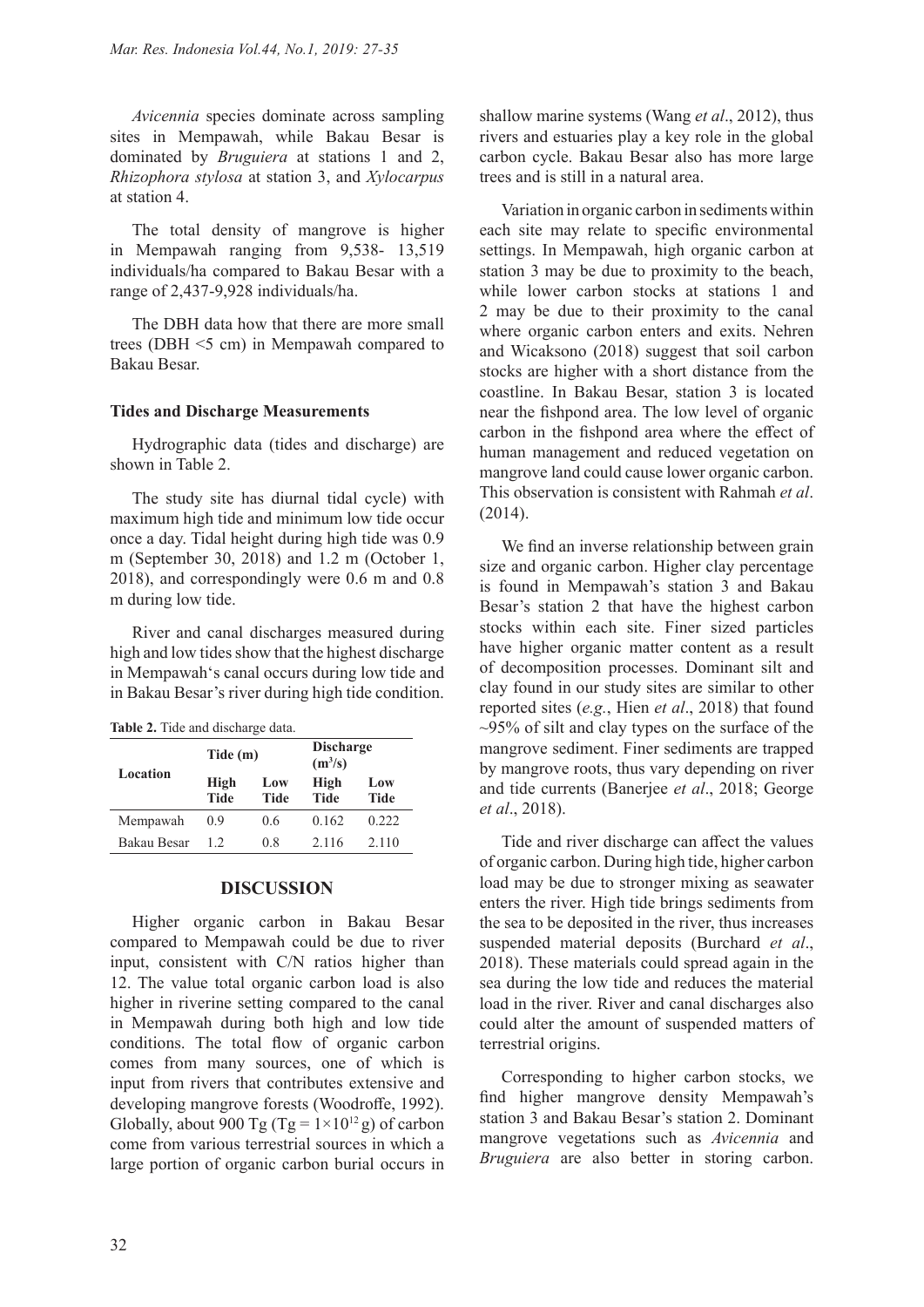*Avicennia* stores more carbon as it has harder stems (Rahman *et al*., 2017). *Bruguiera* has a knee root type capable of growing on clay substrates. Similarly, Afiati *et al*. (2014) show that *Avicennia* and *Bruguiera* species in Tanjung Lesung, Banten, absorb more organic carbon in the sediments compared to other types.

We find more small trees (DBH  $\leq$ 5 cm) in Mempawah and Bakau Besar because they are restoration areas, in addition to natural mangroves present in Bakau Besar. DBH values show distribution of mangrove biomass, in which mangrove restoration can increase carbon stocks (Ren *et al*., 2010; Lovelock *et al*., 2011; Osland *et al*., 2012; Marchand, 2017) with soil carbon stocks increase with the age of mangroves (Chen *et al*., 2018). The number of mangrove trees also could increase organic carbon (Retnowati, 1998). Generally, mangrove forests with many trees can store more carbon stocks. Carbon stored in trees in

the form of lower biomass and litter accumulates in sediments so that high content of organic matter in the surface layer can also come from mangrove litter that undergoes a decomposition process (Alongi, 2012). Soil organic carbon also increases with the growth of plant biomass (Rozainah *et al*., 2018; Etemadi *et al*., 2018).

The results from this study indicate lower sediment organic carbon stock compared to previous studies (Table 3). This could be due to shallower sampling depth (20 cm) as deeper depths may have higher carbon with the accumulation of organic carbon in the inner layer. However, Rozainnah *et al*. (2018) found higher carbon stock using similarly 20 cm of sampling depth in the Delta of the Kelantan that could be due to differences in the conditions of the study site and the input of organic matter originating around Delta Kelantan.

| <b>Location</b>                             | <b>Sampling</b><br>depth (cm) | Organic carbon<br>(tons C/ha) | <b>Reference</b>           |
|---------------------------------------------|-------------------------------|-------------------------------|----------------------------|
| Mempawah, West Kalimantan<br>(Indonesia)    | 20                            | $5.92 \pm 0.32$               | This study                 |
| Bakau Besar, West Kalimantan<br>(Indonesia) | 20                            | $11.57 \pm 1.20$              | This study                 |
| Banda Aceh (Indonesia)                      | $15 - 30$                     | 14.82                         | Rahmah et al, 2014         |
| Delta Kelantan (Malaysia)                   | 20                            | 24.72                         | Rozainah et al, 2018       |
| Kongsi Island (Indonesia)                   | 100                           | $37 \pm 3$                    | Kusumaningtyas et al, 2018 |
| Mangrove Forest (Iran)                      | 42                            | 60                            | Etemadi et al, 2018        |
| Cemare Village, West Lombok<br>(Indonesia)  | 55                            | $99.92 \pm 14.81$             | Paputungan et al, 2017     |
| Berau, East Kalimantan (Indonesia)          | 100                           | $485 \pm 197$                 | Kusumaningtyas et al, 2018 |
| Kubu Raya, West Kalimantan<br>(Indonesia)   | 136                           | 620.9                         | Murdiyarso et al, 2015     |

**Table 3**. The comparison of sedimentary organic carbon stocks.

# **CONCLUSION**

We investigate variation in sediment carbon stock at Mempawah and Bakau Besar in West Kalimantan by analyzing organic carbon content from sediment samples. Carbon stocks in Bakau Besar are higher than Mempawah that may be due to a combination of riverine input, the density of mangrove, and dominant types of mangrove vegetation at the sites.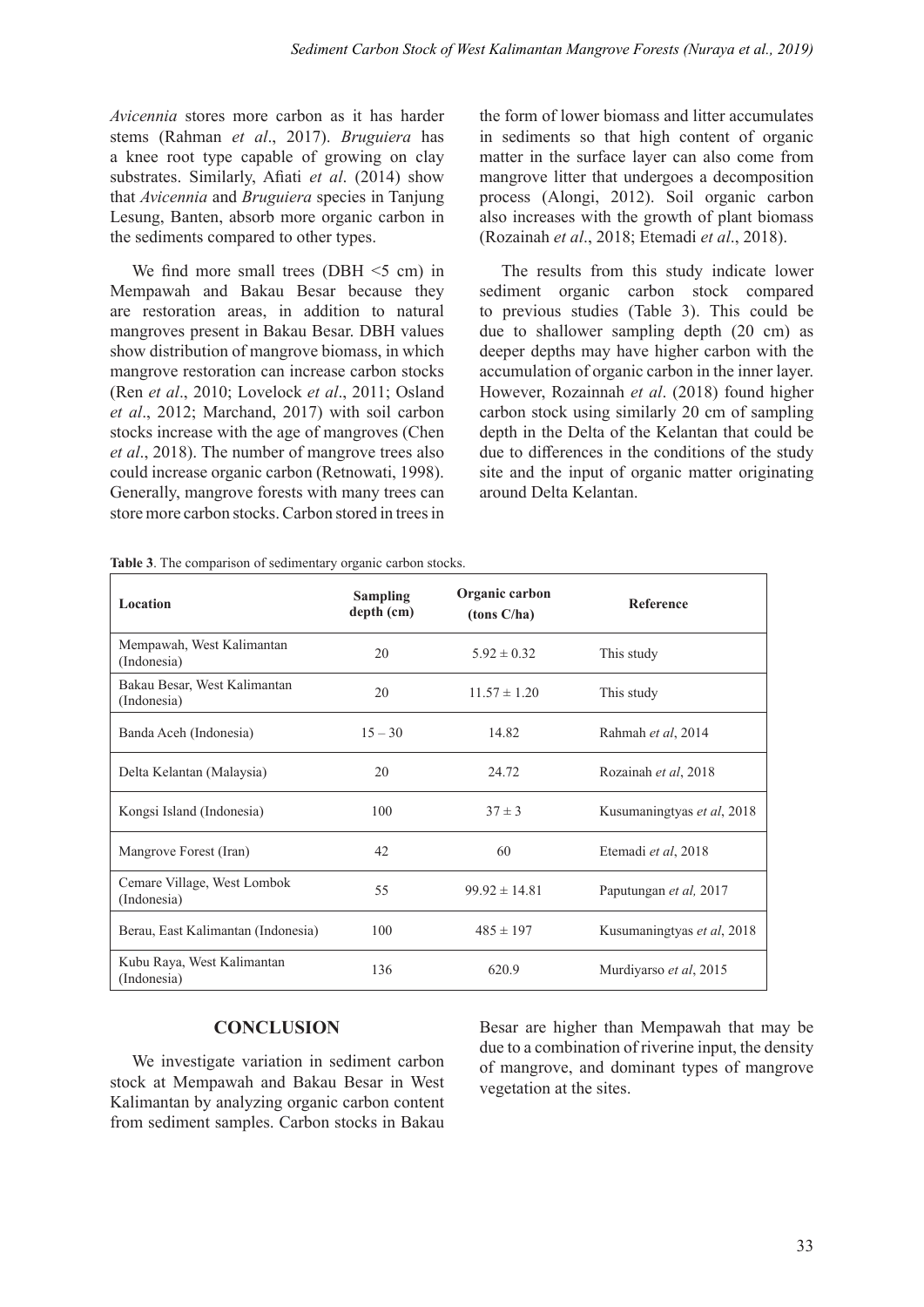# **ACKNOWLEDGEMENT**

We thank technicians of the Biogeochemistry Laboratory of the Research Center for Oceanography - LIPI for assisting laboratory analyses and the local government of Mempawah Regency for permitting field sampling.

## **REFERENCES**

- Afiati, R. N., Rustam, A., Kepel, T. L., Sudirman, N., Astrid, M., Daulat, A., Mangindaan, P., Salim, H. L., and Hutahaean, A. A. (2014). Carbon stock and mangrove community structure as blue carbon in Tanjung Lesung, Banten. *Segara*, 2(2), 119-127.
- Alongi, D. M. (2012). Carbon sequestration in mangrove forests. *Carb. Manag.*, 3(3), 313- 322. doi:10.1007/978-1-4020-8343-3\_17.
- Banerjee, K., Bal, G., and Mitra, A. (2018). How soil texture affects the organic carbon load in the mangrove ecosystem? A case study from Bhitarkanika, Odisha. *Environ. Poll*., 329- 341. doi:10.1007/978-981-10-5792-2\_27.
- Banse, K., Falls C. P., and Hobson, L. A. (1963). A gravimetric method for determining suspended matter in seawater using millipore filter. *Deep sea. Res*., 10, 639-642. doi:10.1016/0011- 7471(63)90005-6.
- Burchard, H., Schuttelaars H. M., and Ralston, D. K. (2018). Sediment trapping in estuaries. *Ann. Rev. Mar. Sci*., 3, 10, 371-395. doi:10.1146/ annurev-marine-010816-060535.
- Chen, G., Gao, M., Pang, B., Chen, S., and Ye, Y. (2018). Top-meter soil organic carbon stocks and sources in restored mangrove forests of different ages. *Forest Ecol. Manag*., 422, 87- 94. doi:10.1016/j.foreco.2018.03.044.
- Etemadi, H., Smoak, J. M., and Sanders, C. J. (2018). Forest migration and carbon sources to Iranian mangrove soils. *J. Arid Environ.*, 157, 57-65. doi:10.1016/j.jaridenv.2018.06.005.
- Figueres, C., Schellnhuber, H. J., Whiteman, G., Rockström, J., Hobley A., and Rahmstorf, S. (2017). Three years to safeguard our climate. *Nature*, 546, 593-595. doi:10. 1038/546593a.
- George, D. A., Largier, J. L., Storlazzi, C. D., Robart, M. J., and Gaylord, B. (2018). Currents, waves and sediment transport around the headland of Pt. Dume, California. *Cont. Shelf Res.*., 17, 1-54. doi:10.1016/j. csr.2018.10.011.
- Giri, C., Ochieng, E., Tieszen, L. L., Zhu, Z., Singh., A., Loveland, T., Masek, T., and Duke, T. (2011). Status and distribution of mangrove forests of the world using earth observation satellite data. *Global. Eco. Biogeogr*., 20, 154- 159. doi:10.1111/j.1466-8238.2010.00584.x.
- Helrich, K. (1990). *Method of analysis of the association of official analytical chemist*. Virginia: Arlingto County, (pp. 15).
- Hien, H. T., Marchand, C., Aimé, J., and Cuc, N. T. K. (2018). Seasonal variability of  $CO<sub>2</sub>$  emissions from sediments in planted mangroves (Northern Viet Nam). *Estuar. Coast. Shelf Sci..*, 213, 28-39. doi:10.1016/j. ecss.2018.08.006.
- Hofmann, D. J., Butler, J. H., and Tans, P. P. (2009). A new look at atmospheric carbon dioxide. *Atmos. Environ*., 43, 2084-2086. doi:10.1016/j.atmosenv.2008.12.028.
- Kauffman, J. B., and Donato, D. C. (2012*). Protocols for the measurenments, monitoring, and reporting of structure, biomass and carbon stock in mangrove forests*. Bogor, Indonesia: Center for International Forestry Research (CIFOR), CIFOR Working Paper no. 86. (pp 40). doi:10.17528/cifor/003749.
- Kristensen, E., and Andersen, F. Ø. (1987). Determination of organic carbon in marine sediments: A comparison of two CHN-analyzer methods. *J. Exp. Mar. Biol. Ecol.*., 109(1), 15- 23. doi:10.1016/0022-0981(87)90182-1.
- Kristensen, E., Bouillon, S., Dittmar, T., and Marchand, C. (2008). Organic carbon dynamics in mangrove ecosystems: A review. *Aquat. Bot.*, 89(2), 201-219. doi:10.1016/j. aquabot.2007.12.005.
- Lovelock, C. E., Ruess, R. W., and Feller, I. C. (2011).  $CO<sub>2</sub>$  Efflux from cleared mangrove peat. *PLoS ONE*., 6(6). doi:10.1371/journal. pone.0021279.